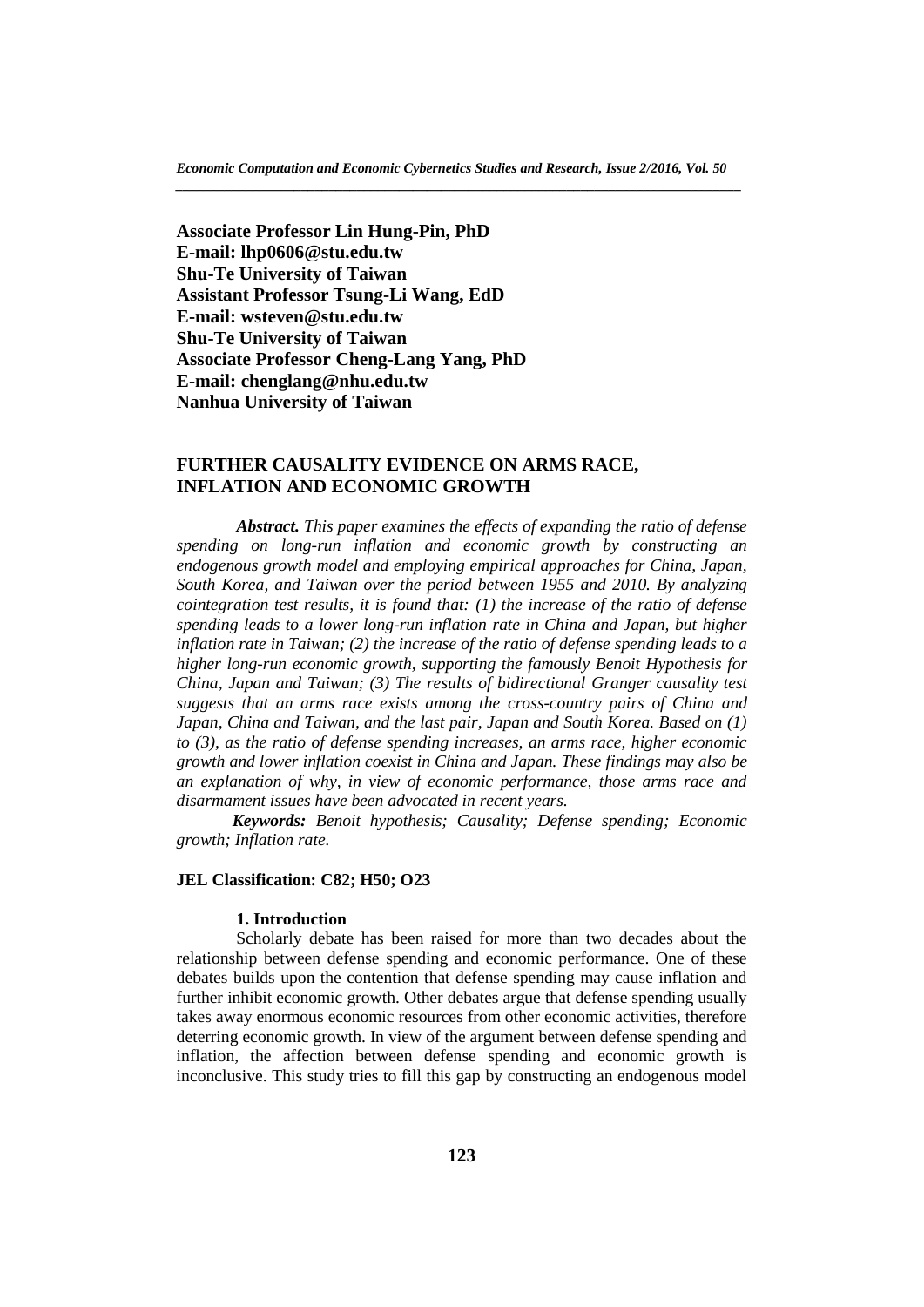to analyze the long-run dynamic interactions and by testing the multivariate cointegration for the long-run relationship between variables as well as the arms race from the direction of causality tests for China, Japan, South Korea, and Taiwan over the period between 1955 and 2010. The reason for choosing these particular countries is that they are major participants in the North-East Asian region relating to potential military threats and conflict positions, and thus endure substantial defense burdens. In addition, long-spanned data is available for these specified countries which allows us to assess the co-integration and causal relationships between the variables examined in this study.

\_\_\_\_\_\_\_\_\_\_\_\_\_\_\_\_\_\_\_\_\_\_\_\_\_\_\_\_\_\_\_\_\_\_\_\_\_\_\_\_\_\_\_\_\_\_\_\_\_\_\_\_\_\_\_\_\_\_\_\_\_\_\_\_\_

There are three purposes of this study, divided into a theoretical and an empirical component. Firstly, in theoretical part of this study, we construct an endogenous growth model to analyze the relationship among the ratio of defense spending, inflation rate and economic growth as well as clarify the dispute of the *Benoit Hypothesis*. Secondly, in empirical part, we use the ADF test to determine whether there exists a stationarity of variables and examine the long-run relationship between defense spending and inflation rate, and between defense spending and economic growth by conducting co-integration tests for each country. The third objective is to test whether an arms race exists between country pairs using the Granger causality approach.

The remainder of this paper is organized as follows: Section 2 constructs the analytical framework of the theoretical model, while Section 3 describes the empirical approaches. Section 4 reviews the data and empirical results. Finally, Section 5 summarizes the conclusions of this study.

#### **2. Literature Review**

Many empirical literature examining the relationship between defense spending, inflation, and economic growth which has been gathered for more than two decades, Brumm (1997), Murdoch et al. (1997), Aynur and Paul (2012), and Muhammad et al (2013) prove there is a positive relation between defense spending and economic growth supporting the famous *Benoit Hypothesis* (Ram ,1995, Sandler and Hartley, 1995). Lipow and Antinori (1995), and Alper and Erman (2014) stress a negative linkage between defense spending and economic growth, while Huang and Mintz (1990, 1991) point out there is no significant effect of defense spending on economic growth. In addition, a third group led by DeRouen (1995), and Landau (1996) tends to give a context-specific explanation that varies from positive to negative effects. Payne (1990) finds no evidence to suggest that defense spending causes inflation by using the Granger causality test. More recently, Fordham (2003) shows that defense spending may lead to a higher inflation rate by investigating data for United States. 0Shieh (2002 a,b) uses an endogenous growth model to demonstrate that there exists an optimal defense spending ratio that maximizes the economic growth and social welfare in an alternative government resource allocation. Finally, Tzeng et al. (2008) sets up a monetary endogenous growth model and explain the undetermined relationship between the defense spending and inflation. They observe that the increase of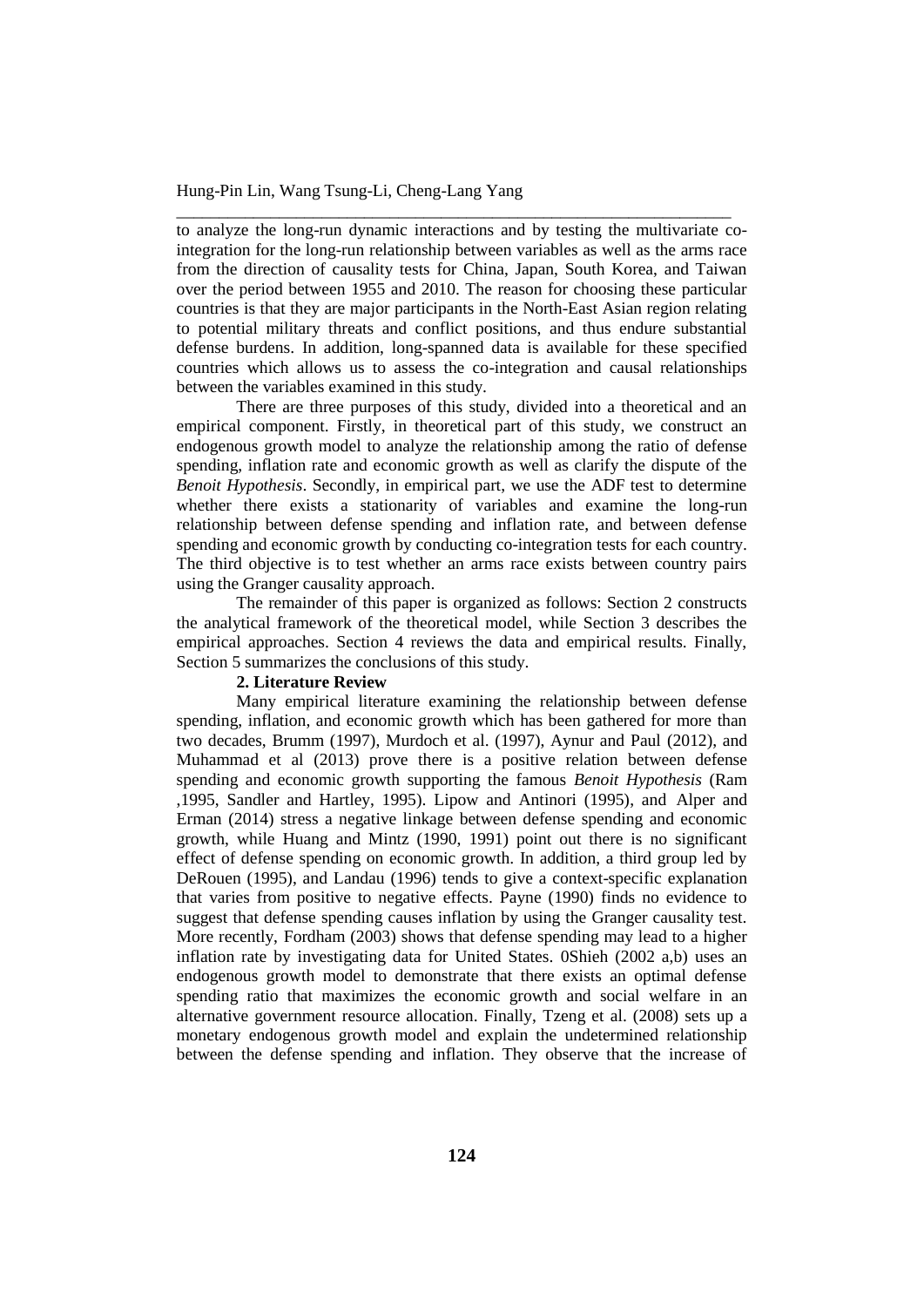defense spending will cause unambiguous effects on the inflation and stimulate the economic growth.

Based on the findings revealed by the evidence stated above, there is still no agreement as to the exact nature of the relationship among defense spending, inflation, and economic growth. As a result, constructing an endogenous growth model to explain the empirical findings regarding to the relationship among defense spending, inflation, and economic growth might provide an useful proxy to access the consensus.

# **3. Theoretical model**

Consider an economy consisting of a government and large number of homogeneous infinite-lived households. Households produce a single composite commodity. They can be consumed, accumulated as capital and be paid as an income tax by households. The government provides defense security and public capital by means of spending on defense capital accumulation and investing in core infrastructure, respectively. Households' utility *U* comes from consumption *C* and defense capital *S* . As indicated by van der Ploeg and Zeeuw (1990), the level of security enters into the Households' utility function due to the fact that it provides security to the public and increases the feeling of national security by a higher level of defense capital (see Zou, 1995; Chang et al.,1996; Shieh et al., 2002a,b; and Tzeng et al., 2008). As a result, the representative household seeks to maximize the discounted sum of instantaneous utilities as given by:

$$
\int_0^{\infty} U(C, S) e^{-\rho t} dt = \int_0^{\infty} (\ln C + \eta \ln S) e^{-\rho t} dt, \quad \eta > 0,
$$
 (1)

where  $\rho$  is the constant rate of time preference and the parameter  $\eta$  measures the impact of the defense capital on household.

Based on the fact that the defense sector and non-defense public sector may have a positive impact on private output reflecting as a spin-off effect which denotes that the defense sector will give a production externality to the private sector such as infrastructure, defense, training, education, and human capital enhancing activities. We assume that output  $Q$  is produced with constant returns to scale technology that uses the private capital stock  $k$ , public capital stock  $R$ , and the defense capital *S* which these settings are widely used in the endogenous growth literatures such as Barro (1990), Rebelo (1991), and Turnovsky (2000b). That is, the production function is assumed to take a Cobb-Douglas form:

$$
Q = Q(k, R, S) = k^{1 - \alpha_1 - \alpha_2} R^{\alpha_1} S^{\alpha_2}, \quad 0 < \alpha_1, \alpha_2 < 1
$$
 (2)

Eq.(2) implies that the both of the public capital stock and defense capital are nonexcludable and non-rival. The law of motion with real money balances is given by:

$$
\frac{\dot{m}}{m} = \mu - \pi \tag{3}
$$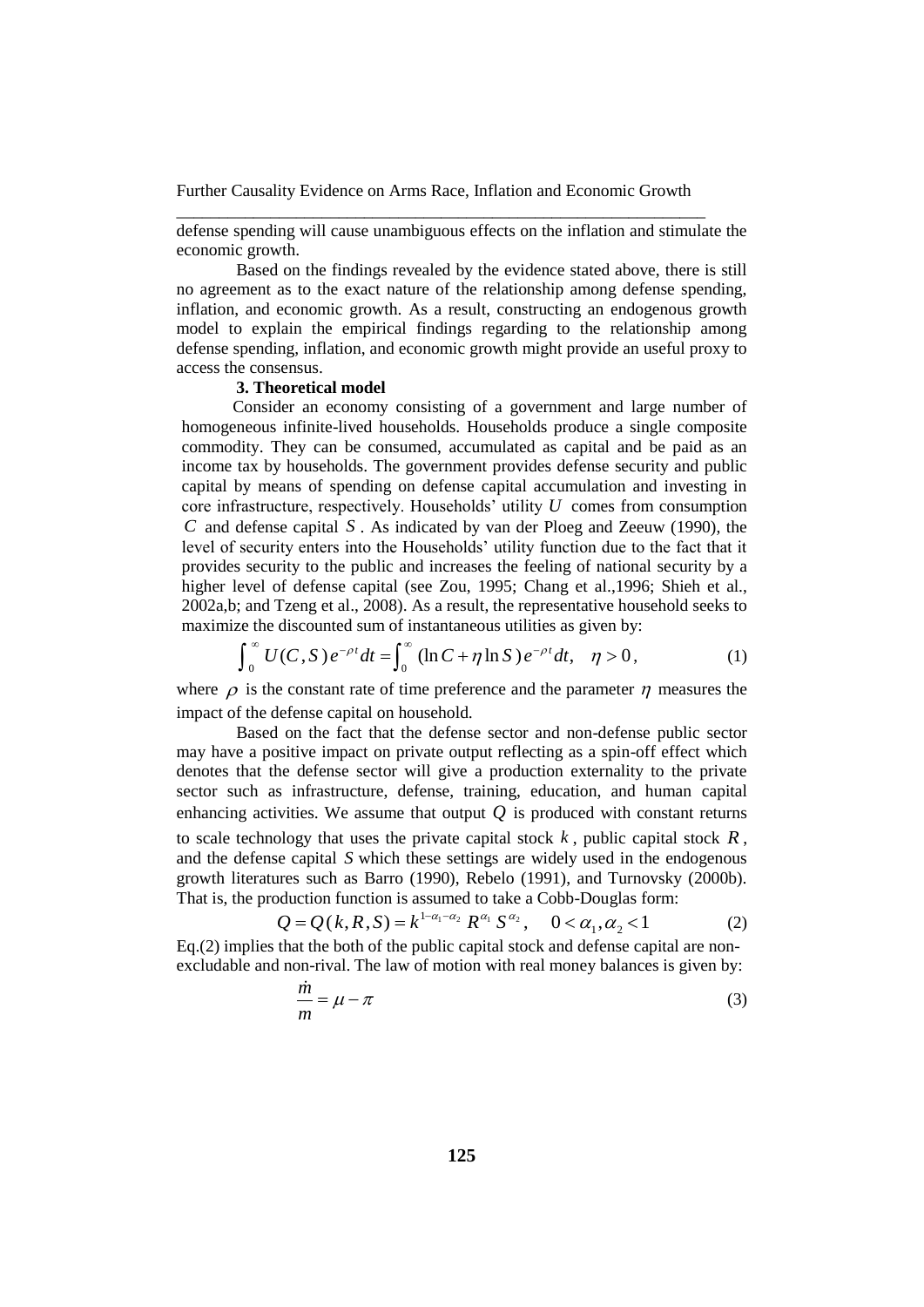where  $m \equiv M / P$ ) is the real money balances with nominal money holdings M and price level P;  $\mu$  is the growth rate of the nominal money stock  $(\dot{M}/M)$  and  $\pi$  is the rate of inflation ( $\dot{P}/P$ ).

\_\_\_\_\_\_\_\_\_\_\_\_\_\_\_\_\_\_\_\_\_\_\_\_\_\_\_\_\_\_\_\_\_\_\_\_\_\_\_\_\_\_\_\_\_\_\_\_\_\_\_\_\_\_\_\_\_\_\_\_\_\_\_\_\_

Let  $\theta$  and  $1-\theta$  denote the fraction of government spending devoted to defense sector and non-defense sector (core infrastructure of public sector), respectively. The government is assumed to finance its defense spending  $(\theta g)$  by issuing money ( $\mu$ *m*) and finance its public spending  $(1 - \theta)g$  (i.e., investment in core infrastructure) by collecting income tax revenue  $(\tau Q)$ . Hence the government budget constraint can thus be described as:

$$
g = \mu m + \tau Q \tag{4}
$$

$$
\dot{S} = \theta g = \mu m \tag{5}
$$

$$
\dot{R} = (1 - \theta) g = \tau Q \tag{6}
$$

Eq. (4) shows the government's budget constraint and at each instant of time, the government always balances its budget. Eq.(5) describes the linkage between the total stock of defense capital and the flow of defense spending  $\theta g$  financed by issuing money. Eq.(6) describes the linkage between the total stock of public capital and the flow of core public spending  $(1 - \theta)g$  financed by collecting income tax revenue. Using Eqs.(5) and (6) with  $S_0/R_0 = \theta/(1-\theta)$  initially, we have the following relation such as:

$$
\frac{S}{R} = \frac{\theta}{1 - \theta} \tag{7}
$$

As a result, using Eqs.(2)-(4), the budget constraint of households is given by:

$$
\dot{k} + \dot{m} = (1 - \tau) k^{1 - \alpha_1 - \alpha_2} R^{\alpha_1} S^{\alpha_2} - C - \pi m \tag{8}
$$

where an overdot denotes the rate of change with respect to time, and  $\tau$  is a flatrate income tax. Households choose  ${C, m, k}_{t=0}^{\infty}$  $(C, m, k)_{t=0}^{\infty}$  in order to maximize Eq.(1) subject to Eq.(8). By letting  $\lambda$  be the co-state variable associated with Eq.(8), and the transversality condition,  $\lim \lambda m e^{-\rho t} = \lim \lambda k e^{-\rho t}$  given the initial real money balance  $m_0$  and private capital stock  $k_0$ . The optimum conditions necessary for the households are:

$$
H = \ln C + \eta S + \lambda [(1 - \tau) k^{1 - \alpha_1 - \alpha_2} R^{\alpha_1} S^{\alpha_2} - C - \pi m]
$$
 (9)

$$
\frac{1}{C} = \lambda \tag{10a}
$$

$$
-\lambda \pi = -\dot{\lambda} + \lambda \rho \tag{10b}
$$

$$
\lambda(1-\tau)(1-\alpha_1-\alpha_2)(R/k)^{\alpha_1}(S/k)^{\alpha_2} = -\lambda + \lambda \rho
$$
\n(10c)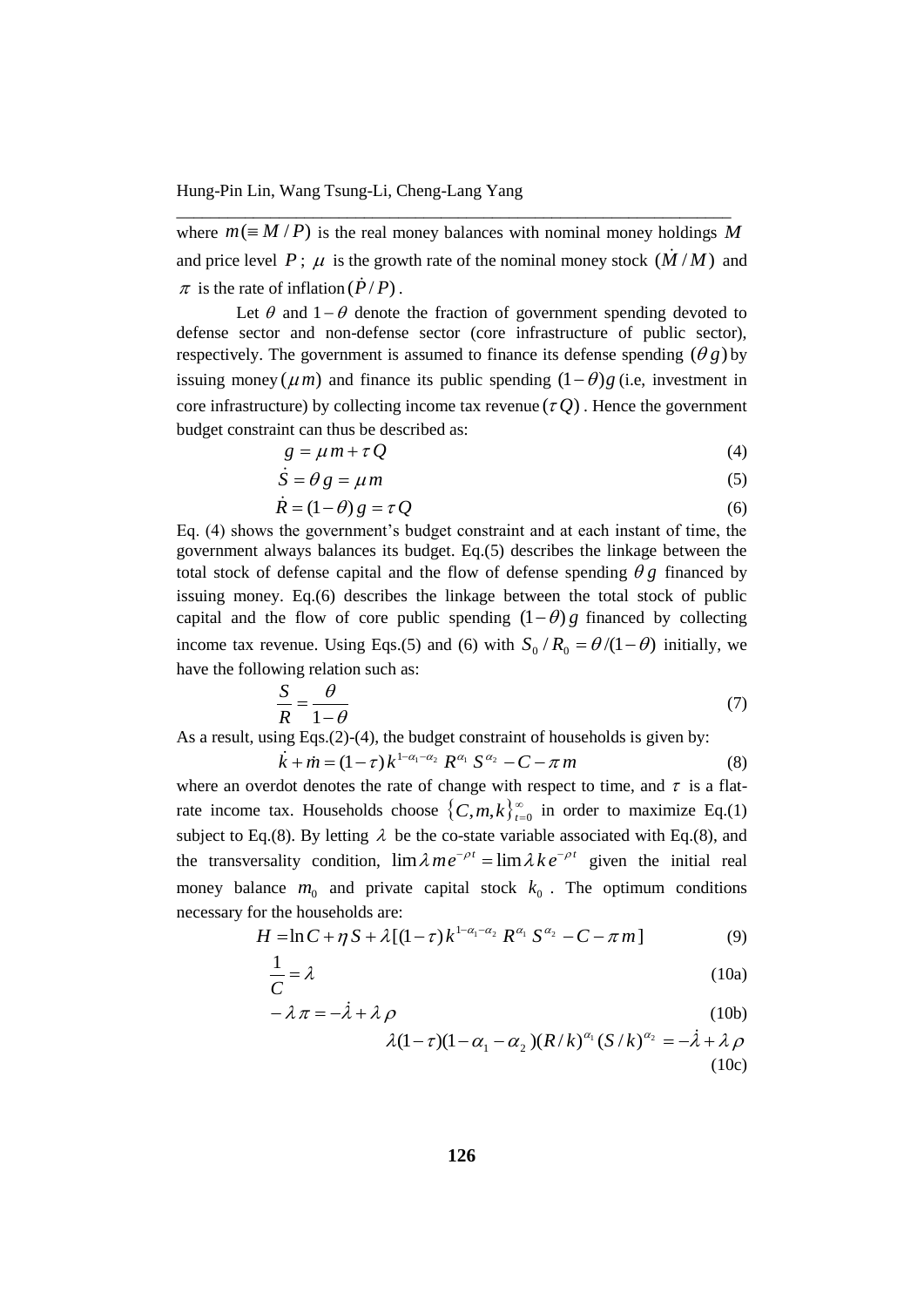$$
\pi = -(1 - \tau)(1 - \alpha_1 - \alpha_2)(R/k)^{\alpha_1} (S/k)^{\alpha_2}
$$
 (10d)

Eq.(10a) shows that the marginal utility of consumption is equal to the sum of the shadow value of wealth. Eq.(10b) and (10c) indicate the optimal choices of real money balances and private capital stock, respectively. Eq.(10d) states the nonarbitrage condition between real money balances and holding private capital stock. Differentiating Eq.(10a) with respect to time and substituting Eq.(10b) and (10d) into the resulting equation yields:

$$
\frac{\dot{C}}{C} = (1 - \tau)(1 - \alpha_1 - \alpha_2)(R/k)^{\alpha_1}(S/k)^{\alpha_2} - \rho
$$
\n(11)

Eq.(11) is Keynes-Ramsey rule, which means that if the net marginal capital production is large (less) than time preference, the representative household will increase (decrease) their consumption in the next period of time. And from Eq.(5) and Eq.(6) , we have the growth rate of the defense capital:

$$
\dot{S}/S = \theta g / S = [\theta/(1-\theta)](\tau Q/S) = \tau \theta^{1-\alpha_1} (1-\theta)^{\alpha_1-1} (S/k)^{\alpha_1+\alpha_2-1}
$$
 (12)  
By substituting Eq.(3) and Eqs.(5)-(7) into Eq.(8), we have the economy's resource  
constraint given as:

$$
\dot{k} = [(1 - \theta - \tau)/(1 - \theta)]k^{1 - \alpha_1 - \alpha_2} R^{\alpha_1} S^{\alpha_2} - C
$$
\n(13)

In order to solve the balance growth equilibrium, we define the following transformed variables:  $x = C/k$  and  $y = S/k$  similar to Futagami et al. (1993), Barro and Sala-I-Martin (1995). Combining Eqs.(5)-(7),(10d), and Eqs.(11)-(13), following equations:

the dynamic system with respect to transformed variables can be itemized by the following equations:  
\n
$$
\frac{\dot{x}}{x} = \frac{\dot{C}}{C} - \frac{k}{k} = \left\{ \left[ (\beta(1-\tau)-1)(1-\theta) + \tau \right] \right\} \theta^{-1} (1-\theta)^{\alpha_1-1} y^{1-\beta} + x - \rho \qquad (14)
$$
\n
$$
\dot{y} = \dot{S} - \dot{k} \qquad (14)
$$

$$
\frac{\dot{y}}{y} = \frac{S}{S} - \frac{k}{k} = \tau \theta^{1-\alpha_1} (1-\theta)^{\alpha_1-1} y^{-\beta} - (1-\theta-\tau) \theta^{-1} (1-\theta)^{\alpha_1-1} y^{1-\beta} + x \tag{15}
$$

where  $\beta = 1 - \alpha_1 - \alpha_2$ . At the steady state, the economy is characterized by  $\dot{x} = \dot{y} = 0$ , and  $\hat{x}$ ,  $\hat{y}$  represent their stationary level, respectively.

### **3.1 Long-run effects and the ratio of defense spending**

In this section, we investigate the long run effects of inflation rate and balanced growth rate following a rise in the ratio of defense spending in the steady growth equilibrium. We denote these results as proposition 1 and proposition 2, separately as the following.

# *Proposition 1: An increase in the ratio of defense spending*  $(\theta)$  will lead to a lower inflation rate  $(\hat{\pi})$  .

From Eq.(10d), in the steady state, we have  $\hat{\pi}(\theta) = -\beta (1-\tau) \theta^{-\alpha_1} (1-\theta)^{\alpha_1} \hat{y}^{1-\beta}(\theta)$ , and by using Eq. (14) and Eq.(15) with  $\dot{x} = \dot{y} = 0$ , we obtain: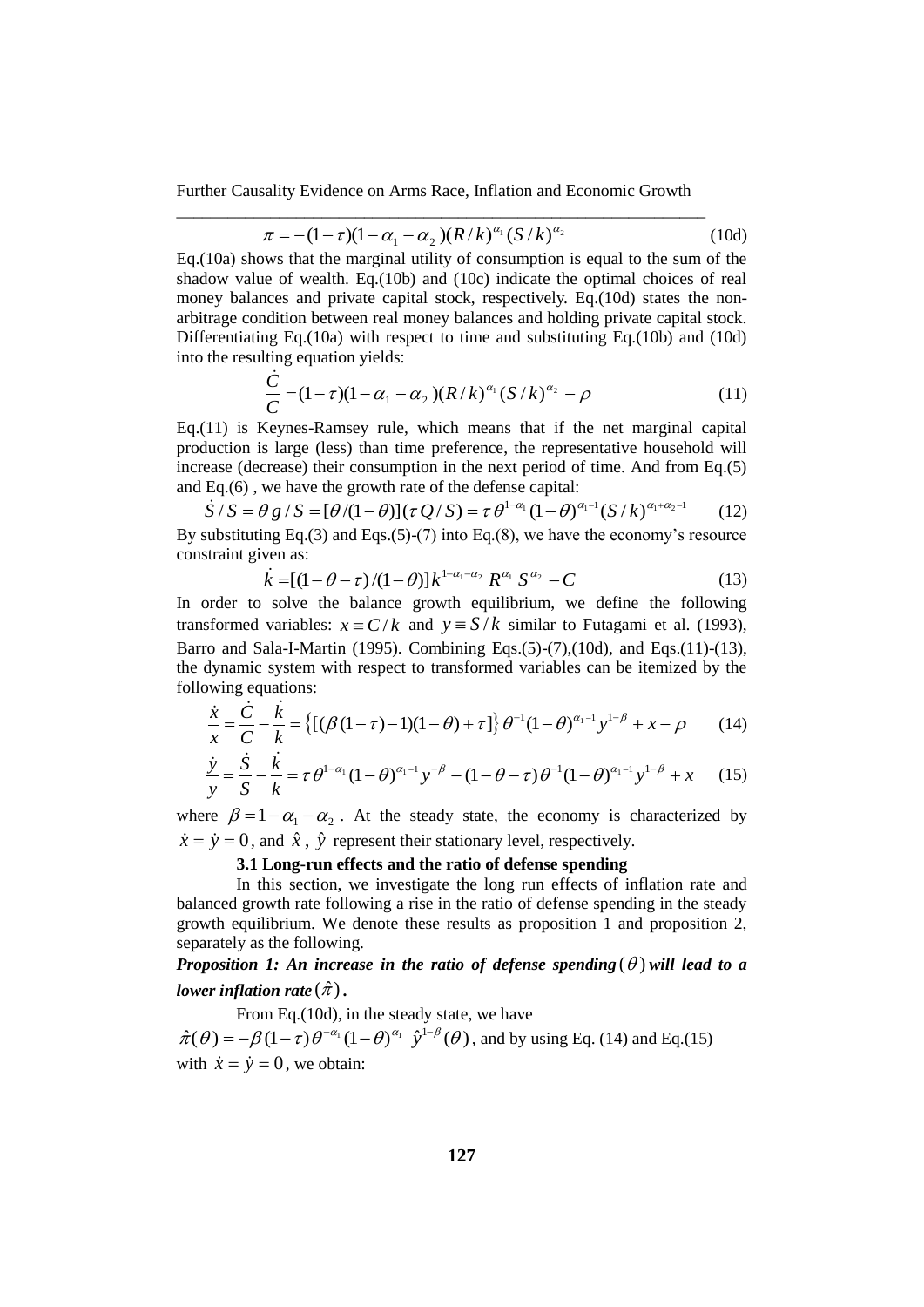$$
\frac{\partial \hat{y}}{\partial \theta} = \frac{\hat{y} \{ (1 - \alpha_1) \theta \tau + \alpha_1 [\beta \hat{y} (1 - \theta) (1 - \tau)] \}}{\beta \theta (1 - \theta) (1 - \beta) (1 - \theta) (1 - \tau) \hat{y} + \theta \tau} > 0
$$
(16)

Differentiating Eq.(10d) with respect to  $\theta$  and substituting Eq.(16) into the resulting equation yields:

\_\_\_\_\_\_\_\_\_\_\_\_\_\_\_\_\_\_\_\_\_\_\_\_\_\_\_\_\_\_\_\_\_\_\_\_\_\_\_\_\_\_\_\_\_\_\_\_\_\_\_\_\_\_\_\_\_\_\_\_\_\_\_\_\_

$$
\frac{\partial \hat{\pi}}{\partial \theta} = \frac{-\alpha_2 \tau (1-\tau) \theta^{-\alpha_1} (1-\theta)^{\alpha_1-1} \hat{y}^{1-\beta}}{\theta \tau + (1-\beta)(1-\theta)(1-\tau) \hat{y}} < 0 \tag{17}
$$

The results of Eq.(17) infers that once the ratio of defense spending increases, there must be a lower inflation rate. The key factor for this result can be tracked by Eq.(3) because the defense spending is financed by issuing money. To sustain the real money balance in steady state growth, the more money issued to finance the defense spending which implies a lower inflation will occur.

The following proposition we focuses are on the economic growth rate following by an increase in the ratio of defense spending.

# *Proposition 2: An increase in the ratio of defense spending*  $(\theta)$  *stimulates the* balanced economic growth rate  $(\hat{\mathcal{y}})$  .

Given  $\dot{x} = \dot{y} = 0$  implies that C, m, k, R, S, and Q all grow at same rate. Let  $\hat{y}$ be the steady-state economic growth rate that:

$$
\dot{C}/C = \dot{m}/m = \dot{k}/k = \dot{R}/R = \dot{S}/S = \hat{\gamma}
$$
\n(18)

holds in the steady-state growth equilibrium. From Eq.(10a) and (10b), in the steady state, we have  $\dot{C}/C = -[\hat{\pi}(\theta) + \rho]$ , and by using Eq.(17) and (18) we obtain:

$$
\frac{\partial \hat{\gamma}}{\partial \theta} = \frac{\partial}{\partial \theta} \left( \frac{\dot{C}}{C} \right) = -\frac{\partial \hat{\pi}}{\partial \theta} = \frac{\alpha_2 \ \tau \ (1-\tau) \ \theta^{-\alpha_1} (1-\theta)^{\alpha_1-1} \ \hat{y}^{1-\beta}}{\theta \ \tau + (1-\beta)(1-\theta)(1-\tau) \hat{y}} > 0 \tag{19}
$$

Eq.(19) shows that the increase in the ratio of defense spending will stimulate the balanced economic growth rate. This result also implies that the increase in the ratio of public spending will deteriorate the economic growth rate. On the other hand, if the government pursues a higher economic growth rate, expansion on public spending will be in vain.

### **4. Empirical methodology**

## **4.1 Unit root test - Augmented Dickey Fuller (ADF)**

The assumptions of the classical time series model require that both series  ${x_t}$  and  ${y_t}$  are stationary and errors have a zero mean and finite variance. Non-stationary variables may result in a spurious regression if the non-stationary properties of the variables are not reflected. Therefore, a unit root test is applied to determine whether variables are stationary individually before conducting causality tests. Unit roots are crucial in examining the stationarity of a time series because a non-stationary regressor can invalidate standard empirical results. The presence of a stochastic trend is determined by testing for the presence of unit roots in time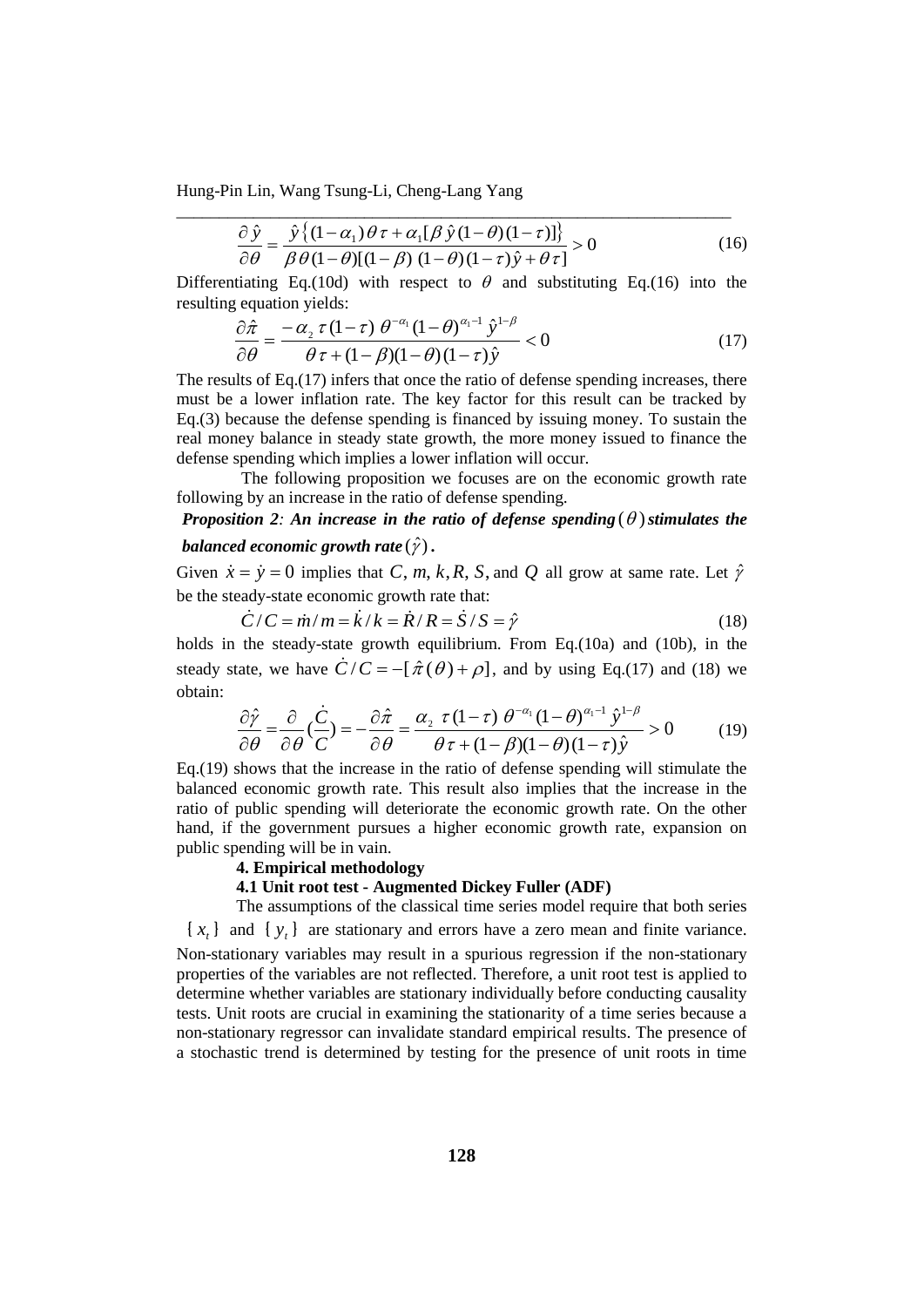series data. In this study a unit root test is tested by using Augmented Dickey– Fuller (ADF).

The ADF test is referred to the *t* statistic of  $\theta_2$  coefficient of the following regression:

$$
\Delta x_{t} = \theta_{0} + \theta_{1} t + \theta_{2} x_{t-1} + \sum_{i=1}^{n} \beta_{i} \Delta x_{t-1} + \varepsilon_{t}
$$
\n(20)

where  $\Delta$  expresses the first differences operator with *n* lags,  $\varepsilon$ <sub>t</sub> is a stationary random error which adjusts the error of autocorrelation. The null hypothesis is that,  $x_t$  is a non-stationary series and rejected when  $\theta_2$  is significantly negative

 $(H_0: \theta_2 = 0; H_{\varepsilon}: \theta_2 < 0)$ . This study uses the Akaike Information Criterion (AIC) to determine the optimal lag orders for Eq. (20) by selecting the grid of values for the number of lags  $(n)$  and obtaining the value of  $n$  at which the AIC attains its minimum.

# **4.2 Cointegration test**

The co-integration test in this study is conducted using the method developed by Johansen and Katarina (1990) which is widely used in many empirical studies such as Fatma and Levent (2010), Pavle and Mirjana (2010), and Timur et. al (2011). Once a unit root test has been confirmed for a data series, the co-integration can be defined as a systematic co-movement economic variables over the long run. The procedure of the Johansen co-integration test is based on a VAR model which employs the likelihood maximum (L-Max) procedure to determine the presence of co-integrating vectors. In this test, the L-Max statistic is:

$$
\lambda_{\max}(r, r+1) = -T \ln(1 - \hat{\lambda}_{r+1}), \qquad (21)
$$

where  $\hat{\lambda}_{r+1}$  is the estimated smallest eigenvalues, and T denotes the numbers of observed values. The null hypothesis of maximum co-integrating vectors  $r$  is tested against the alternative hypothesis of maximum co-integrating vectors  $r + 1$ . Therefore, the null hypothesis of maximum co-integrating vectors  $r = 0$  is tested against the alternative  $r = 1$ . If all the series are integrated of the same order, then the presence of co-integration can be proceed and there must be a constant long run relationship corresponding to the long-run endogenous growth of variables.

## **4.3 Granger-causality test**

The Granger causality test explains the bivariate relationship in variables. Suppose there are two variables, X and Y . They are used to evaluate whether the previous values of X are useful in predicting Y, and Y is considered Grangercaused by X if X helps predict Y, and vice versa. Thus, the bivariate vector autoregression (VAR) model can be executed on the basis of Granger causality test as follows:

$$
Y_{t} = \alpha_{1} + \sum_{i=1}^{m} \beta_{1i} X_{t-i} + \sum_{i=1}^{m} \gamma_{1i} Y_{t-i} + \Phi_{1t}
$$
 (22)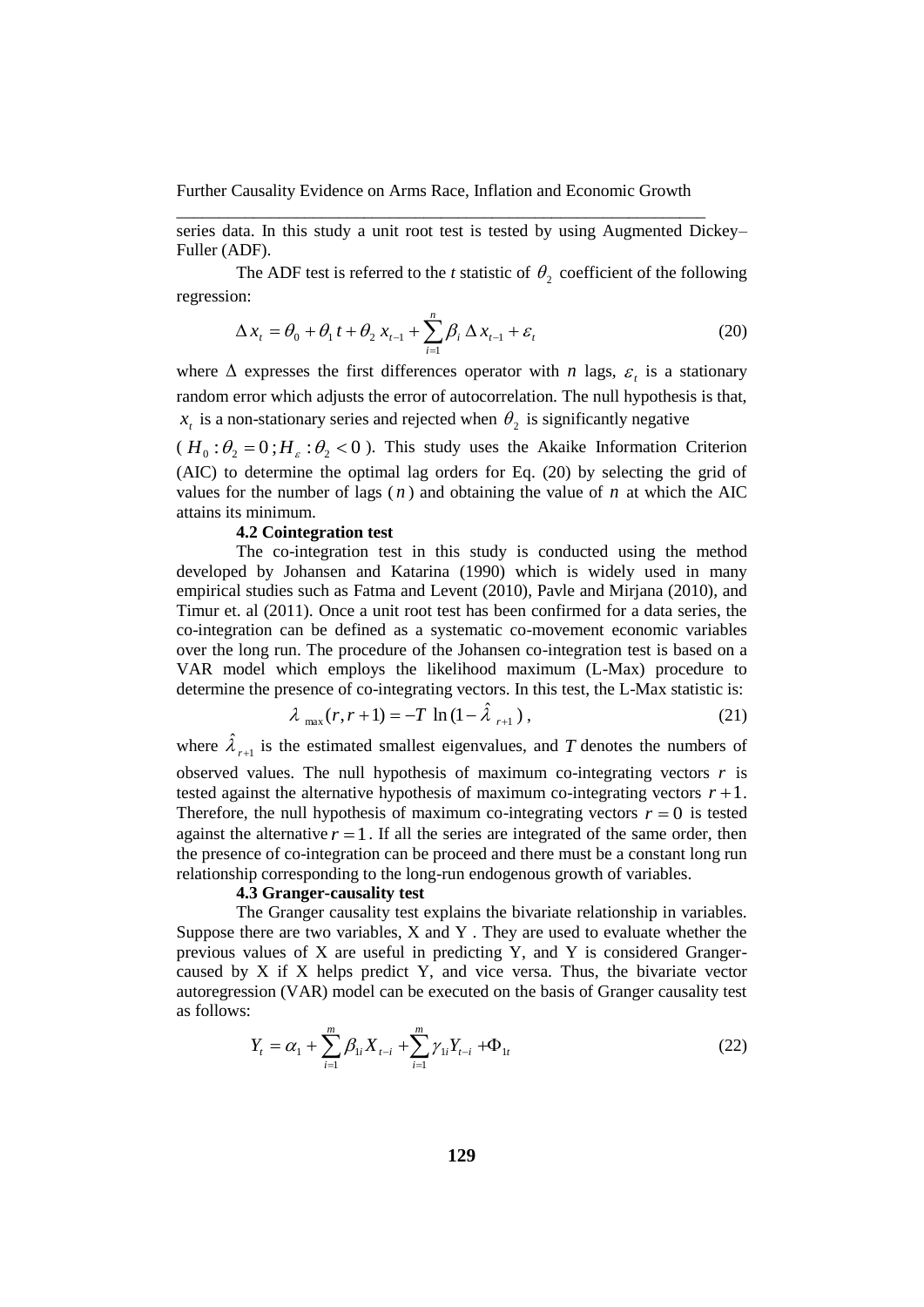$$
X_{t} = \alpha_{2} + \sum_{i=1}^{m} \beta_{2i} X_{t-i} + \sum_{i=1}^{m} \gamma_{2i} Y_{t-i} + \Phi_{2t}
$$
 (23)

where  $\alpha_1$  and  $\alpha_2$  are intercept terms,  $\beta$ ,  $\gamma$  represent the estimate coefficients, and *m* is the lag order of the model, selected according to the AIC. The null hypothesis supposes that X does not Granger-cause Y in Eq. (22) and Y does not Granger-cause X in Eq. (23), which could be represented as  $\beta_{1i} = 0$  and  $\gamma_{2i} = 0$  $(i = 1, 2, \ldots, m)$ , respectively. This study applies the Wald statistics to examine the joint hypothesis of  $\beta_{1i} = 0$  and  $\gamma_{2i} = 0$ . The causality types of arm races among countries are analyzed in the following:

*Causality of Arms race between countries ( i and j belong to specified country)*

‧A unidirectional causality running from country *i* 's defense spending to country *j* 's defense spending.

‧A unidirectional causality running from country *j* 's defense spending to country *i* 's defense spending.

‧A bidirectional causality between country *i* 's defense spending and country *j* 's defense spending.

‧No causality between *i* 's defense spending and country *j* 's defense spending.

## **5. Data and empirical findings**

## **5.1 Variables definitions and data**

In this empirical study, LGDP stands for the natural logarithm of real GDP, and the LIR denotes the natural logarithm of inflation rate  $(\Delta p / p)$ . In addition, we divide the total government spending into the ratio of defense spending and public spending to GDP expressed in the natural logarithm, LDS and LPS. All of the above annual data are obtained from Taiwan Economic Journal Data Bank (TEJ); AREMOS of Taiwan Economic Data Center; China, Japan, Korea, and Taiwan Statistical Year Book (various issues) over the period 1955 to 2010.

## **5.2 Results of unit root tests**

The ADF unit root test is our first step to confirm the stationarity and the degree of integration of each variable. The ADF test results are presented in Table 1 for the level term and the first difference of each of the variables. As seen in this table, all variables for China, Japan, and Taiwan are non-stationary of the integration of degree one  $-I(1)$ - in their level term but are stationary in their first difference. As for South Korea, the variables are in different integration orders where  $LGDP_{SK}$  and  $LDS_{SK}$  are  $I(0)$ , and  $LPS_{SK}$  and  $LIR_{SK}$  are  $I(1)$  in their level term, this implies that the co-integration test can not be co-integrated because of the different integration orders of South Korea. Beside this, all variables in China, Japan, and Taiwan are stationary after their first difference.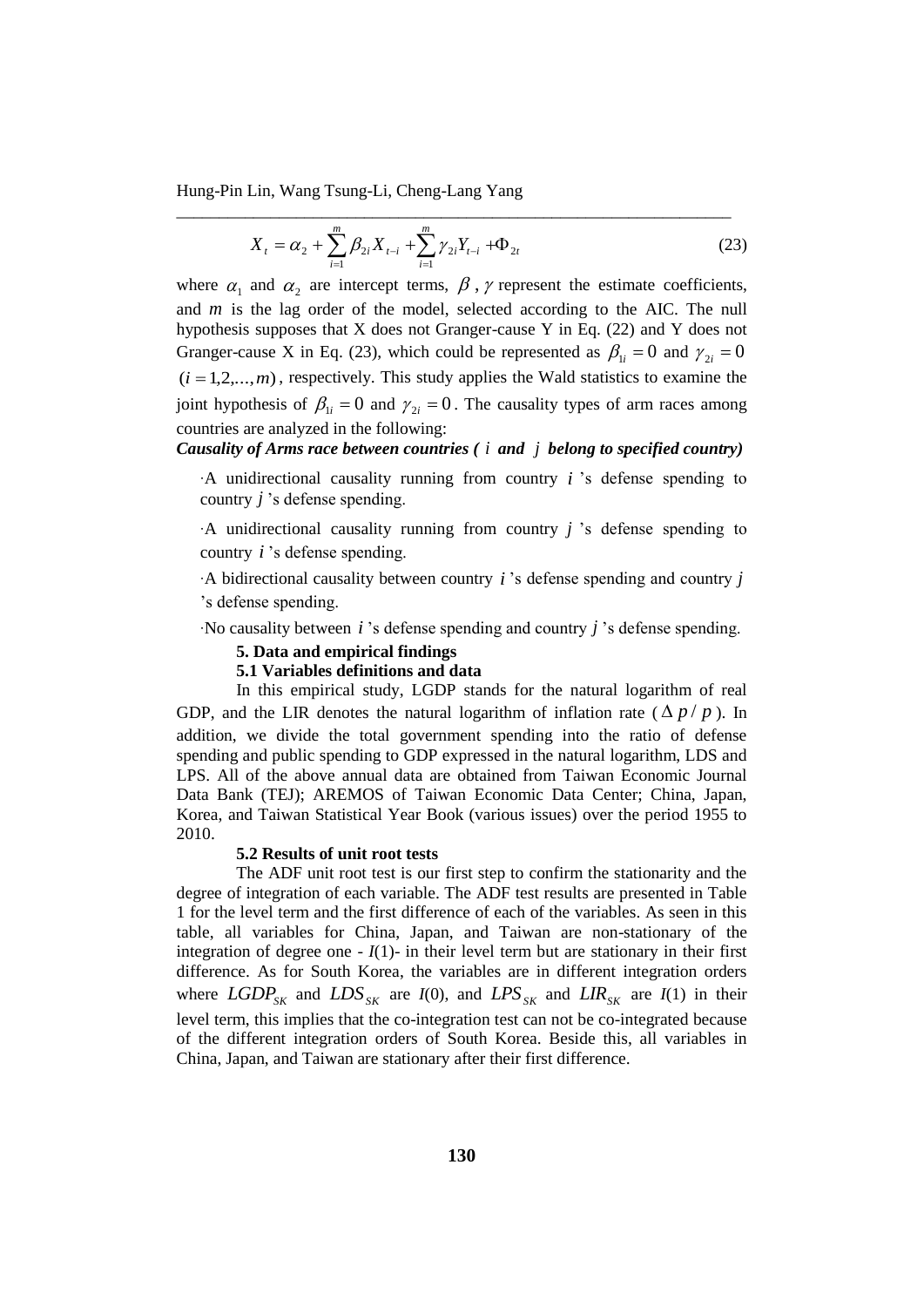| Country |                                       | Variables ADF with trend and intercept |   |       |                     |   |       |  |
|---------|---------------------------------------|----------------------------------------|---|-------|---------------------|---|-------|--|
|         |                                       | Level Term                             |   |       | difference<br>First |   |       |  |
|         |                                       | ADF                                    | m | LM(4) | ADF                 | m | LM(4) |  |
| China   | $LDS_c$                               | $-2.78$                                | 3 | 3.23  | $-5.08***$          | 0 | 1.43  |  |
|         | LPS_                                  | $-1.45$                                | 1 | 4.67  | $-6.42***$          | 1 | 3.17  |  |
|         | $LGDP_c$ -2.25                        |                                        | 6 | 6.34  | $-7.21***$          | 0 | 5.34  |  |
|         | LIR <sub>r</sub>                      | $-2.66$                                | 1 | 5.14  | $-6.56***$          | 0 | 4.32  |  |
| Japan   | LDS ,                                 | $-1.28$                                | 1 | 2.79  | $-7.72***$          | 0 | 7.23  |  |
|         | LPS,                                  | $-2.46$                                | 0 | 4.54  | $-6.46***$          | 0 | 2.64  |  |
|         | LGDP,                                 | $-2.23$                                | 2 | 3.31  | $-4.25***$          | 1 | 6.32  |  |
|         | LIR,                                  | $-1.32$                                | 1 | 2.76  | $-5.07***$          | 1 | 3.89  |  |
| South   | $\left\langle LDS\right\rangle _{SK}$ | -4.58 ***                              | 0 | 2.23  | $-5.11***$          | 0 | 6.29  |  |
|         | $LPS_{\rm src}$                       | $-2.65$                                | 4 | 6.17  | $-3.45**$           | 1 | 2.66  |  |
| Korea   | $LGDP_{sx}$                           | $-3.65*$                               | 6 | 5.30  | $-5.25***$          | 0 | 3.31  |  |
|         | $LIR_{\rm{sr}}$                       | $-1.45$                                | 4 | 4.41  | $-6.13***$          | 0 | 4.33  |  |
| Taiwan  | LDS-                                  | $-2.69$                                | 3 | 2.59  | $-5.13***$          | 0 | 2.26  |  |
|         | LPS-                                  | $-2.11$                                | 2 | 3.47  | $-4.44***$          | 1 | 5.47  |  |
|         | LGDP,                                 | $-1.28$                                | 0 | 6.12  | $-6.86***$          | 1 | 7.38  |  |
|         | LIR.                                  | $-2.07$                                | 0 | 5.11  | $-7.19***$          | 1 | 6.42  |  |

**Table 1: ADF unit roots test r results**

Note: (a) LDS, LPS LGDP, and LIR represent the nature logarithm of ratio of defense spending to government spending, logarithm of ratio of public spending to government spending, the logarithm of real GDP, and the logarit allowed. (d) LM(4) is the Lagrange Multiplier residuals test for up to fourth-order serial correlation and followed by the asymptotically distributed  $x_{i}^2$ .

#### **5.3 Results of co-integration tests**

Table 2 shows the results of Johansen's maximum eigenvalue test ( $\lambda_{max}$ ). This co-integration test is a trivariate system which includes the independent variables, LGDP and LIR, and the dependent variables, LDS and LPS. The Johansen's  $\lambda$ <sub>max</sub> test show that one co-integration relationship between the variables exists for China, Japan, and Taiwan in this trivariate system. The trivariate co-integration results in Table 2 report that the ratio of defense spending affects long-run economic growth positively for China, Japan and Taiwan. The positive outcome is consistent with our theoretical evidence of proposition 2 and supports *Benoit Hypothesis* where the ratio of defense spending is found to stimulate economic growth. This result is also evidenced by the potential military threat among China, Japan, and Taiwan. For example, a country with a higher economic growth rate may expect to enhance its external or internal security by increasing defense spending. Before World War II, South Korea and Taiwan where under Japanese colonial rule until 1945. In Taiwan, security has been the major concern since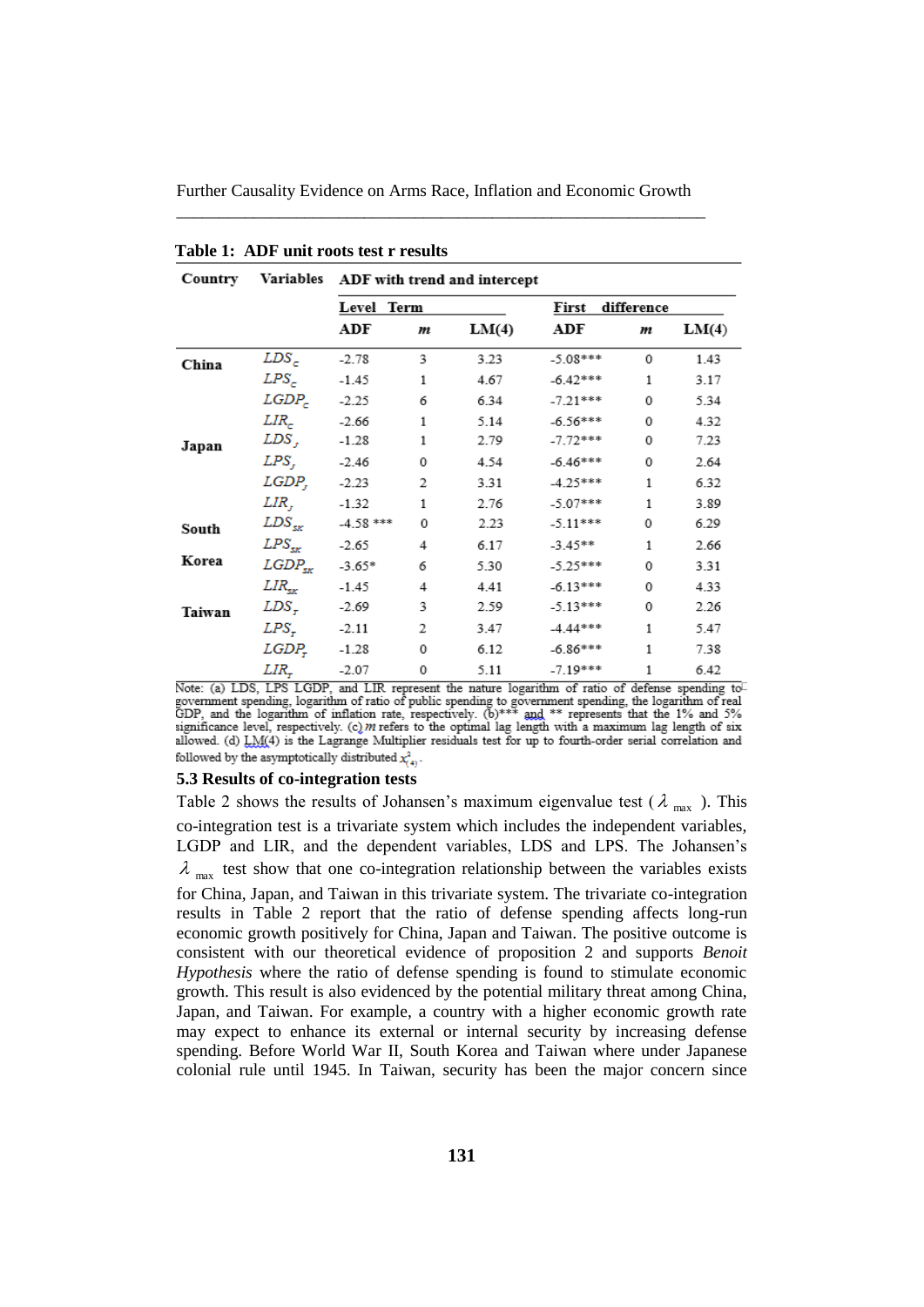Mainland Chinese authorities have claimed that the use of force against Taiwan is one of the possible coercive measures to reunify the territory. Apparently, these results seem to be consistent with our empirical expectations and sustain our theoretical propositions.

\_\_\_\_\_\_\_\_\_\_\_\_\_\_\_\_\_\_\_\_\_\_\_\_\_\_\_\_\_\_\_\_\_\_\_\_\_\_\_\_\_\_\_\_\_\_\_\_\_\_\_\_\_\_\_\_\_\_\_\_\_\_\_\_\_

The trivariate co-integration results in Table 2 report that the increase of the ratio of defense spending leads to a lower long-run inflation rate in China and Japan, but higher inflation rate in Taiwan. In addition, Table 2 also shows that the increase of the ratio of defense spending leads to a higher long-run economic growth, supporting the famously *Benoit Hypothesis* for China, Japan, and Taiwan. **Table 2: Johansen co-integration test results**

| Country | <b>Variables</b>                            | $(\lambda_{\max})$ |           |                |                | (Cointegration equation)                |  |  |  |
|---------|---------------------------------------------|--------------------|-----------|----------------|----------------|-----------------------------------------|--|--|--|
|         |                                             | $r=0$              | $r=1$ k r |                |                |                                         |  |  |  |
| China   | $LGDP_c$ , $LDS_c$ , $LPS_c$                | 37.72***           | 0.36      | 1              |                | $LGDP = 16.49 + 1.13 LDS + 11.56 LPS$   |  |  |  |
|         | $LIR_c$ , $LDS_c$ , $LPS_c$                 | 42.34***           | 0.26      | 3              | $\overline{1}$ | $LIR = 14.68 - 1.24 LDS + 3.01 LPS$     |  |  |  |
| Japan   | $LGDPI, LDSI, LPSI$                         | $17.43**$          | 0.11      | $1 \quad 1$    |                | $LGDP = 10.34 + 5.21 LDS + 17.21 LPS$   |  |  |  |
|         | $LIR$ , $LDS$ , $LPS$ ,                     | $22.14**$          | 0.22      | 1              | $\overline{1}$ | LIR = 11.25 - 3.26 LDS + 11.21 LPS      |  |  |  |
| Taiwan  | $LGDP_{\tau}$ , $LDS_{\tau}$ , $LPS_{\tau}$ | 35.16***           | 0.25      | $\overline{1}$ | $\overline{1}$ | $LGDP = 10.19 + 8.24 LDS + 9.16 LPS$    |  |  |  |
|         | $LIR_{\tau}$ , $LDS_{\tau}$ , $LPS_{\tau}$  | 21.68**            | 0.22      | 3              |                | $LIR = 34.68 + 2.16$ $LDS - 3.01$ $LPS$ |  |  |  |

Note: (a) LDS, LGDP, and LIR represent the nature logarithms of ratio of defense spending to nominal GDP, and the nature logarithms of inflation rate, respectively. (b) \*\*\* and \*\* represents that the 1% and 5% significance level, respectively. (c)  $\lambda_{\text{max}}$ 

is the maximum eigenvalue statistic. (d)  $k$  is the optimal lag length selected by AIC for the unrestricted VAR model. (e)  $t$  is the number of cointegration.

#### **5.4 Results of causality tests**

For cross-country studies, the causality test results in Table 3 show that there is an unidirectional causality running from China's (Japan's) defense spending to South Korea's (Taiwan's) defense spending, and no causality between South Korea and Taiwan. These results indicate no arms race between crosscountry pairs of China and South Korea, Japan and Taiwan, and the last pair, South Korea and Taiwan.

Table 3 also shows a bidirectional casual relationship between the defense spending of cross-country pairs of China and Japan, China and Taiwan, and the last pair, Japan and South Korea. This result is in line with Kollias and Makrydaskis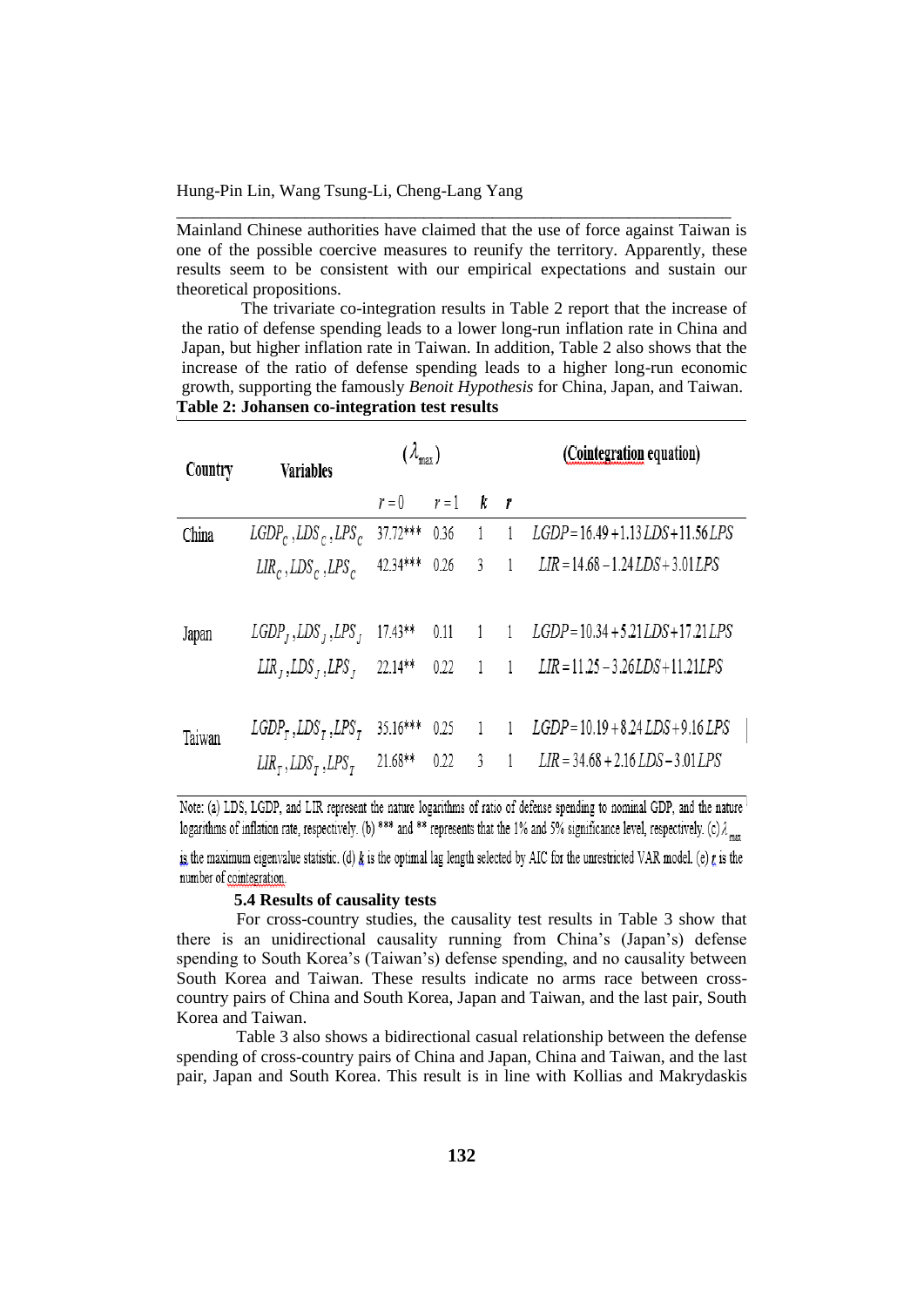(1997), Dunne *et al*. (2001), Chang *et al*. (2001), Dritsakis (2004), and Julide and Nadir, (2006) who report an arms race exists as a bidirectional causal relationship between defense spending of both countries. Apparently, an arms race in such cases of China-Japan, China-Taiwan, and Japan-South Korea are the wider geopolitical instability that has existed during the past few years increases the tensity of foreign security for each country pairs.

| Country              | Causality                          | Statistic         | (Arms race)    |
|----------------------|------------------------------------|-------------------|----------------|
| China & Japan        | $LDS_c \Rightarrow LDS_J$          | $15.21(0.01)$ *** |                |
|                      | $LDS_J \Rightarrow LDS_C$          | $9.17(0.05)$ **   | Exist          |
| China & South Korea  | $LDS_c \Rightarrow LDS_{sr}$       | $10.18(0.05)$ **  |                |
|                      | $LDS_{sr} \Rightarrow LDS_c$       | 2.31(0.43)        | Does not exist |
| China & Taiwan       | $LDS_c \Rightarrow LDS_r$          | 24.39(0.01)***    |                |
|                      | $LDS_r \Rightarrow LDS_c$          | 14.78(0.01)***    | Exist          |
| Japan & Taiwan       | $LDS_J \Rightarrow LDS_T$          | $10.64(0.00)$ **  |                |
|                      | $LDS_r \Rightarrow LDS_r$          | 3.19(0.49)        | Does not exist |
| Japan & South Korea  | $LDS_J \Rightarrow LDS_{SK}$       | 26.64(0.00)***    |                |
|                      | $LDS_{\rm SF} \Rightarrow LDS_{J}$ | 13.78(0.01)***    | Exist          |
| South Korea & Taiwan | $LDS_{sr} \Rightarrow LDS_r$       | 6.79(0.54)        |                |
|                      | $LDS_r \Rightarrow LDS_{sr}$       | 5.35(0.37)        | Does not exist |

|  |  |  |  |  |  |  |  |  | Table 3: Granger causality test results of arms race between countries |
|--|--|--|--|--|--|--|--|--|------------------------------------------------------------------------|
|--|--|--|--|--|--|--|--|--|------------------------------------------------------------------------|

Note: (a)  $LDS_C$ ,  $LDS_J$ ,  $LDS_{SK}$ , and  $LDS_T$  represent the nature logarithms of ratio of defense spending to nominal GDP for China, Japan, South Korea, and Taiwan, respectively. (b)The number inside the parenthesis is the P-value. (c) \*\*\* and \*\* represents that the 1% and 5% significance level, respectively.

## **6. Conclusion**

Issues regarding economic performance and military stability in China, Japan, South Korea, and Taiwan have gone through decades of competitiveness, peaceful co-existence, and conflicts. The efficiency of a government spending allocation on economic performance has been a long controversial issue, and understanding the time series dynamics between defense spending and economic growth as well as between the military expenditures of rival states has drawn much attention in recent literature. For the internal aspect, allocating government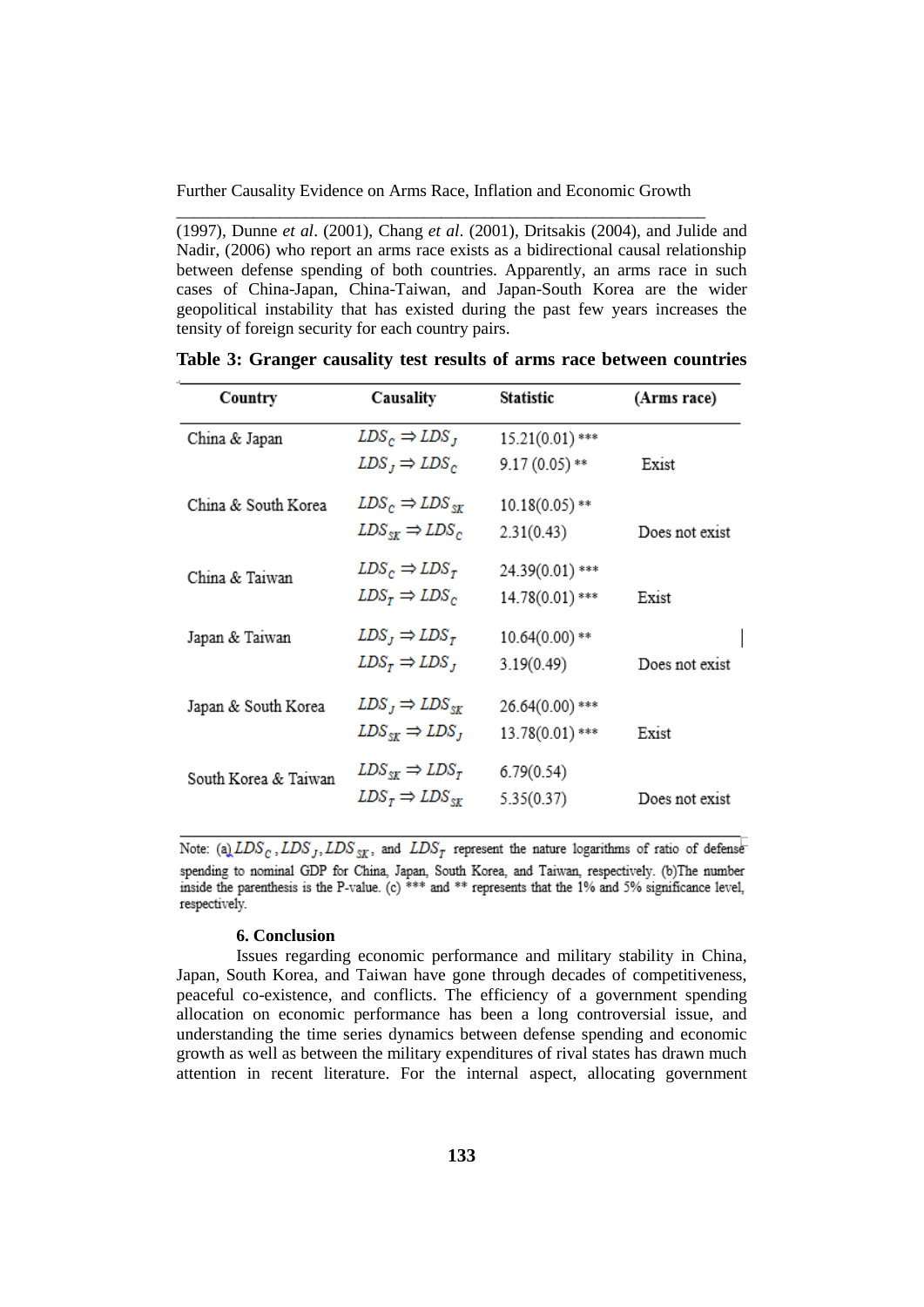spending from public spending to defense spending may achieve a higher economy growth and a lower inflation; however, an arms race between countries may explain why the expansion of defense spending has stirred the dispute of armament and disarmament during recent years. For the external aspect, defense spending is a representative indicator of historical fluctuations and armament factors, not only a ratio of government expenditure but also an indicator of military deterrence capability.

\_\_\_\_\_\_\_\_\_\_\_\_\_\_\_\_\_\_\_\_\_\_\_\_\_\_\_\_\_\_\_\_\_\_\_\_\_\_\_\_\_\_\_\_\_\_\_\_\_\_\_\_\_\_\_\_\_\_\_\_\_\_\_\_\_

This study attempts to make some contributions to this line of research using theoretical and empirical components. In the theoretical part of this study, we construct an endogenous growth model to examine both the long-run inflation rate and economic growth when defense spending arises. In the empirical part of this study, we divide the government spending into defense spending and public spending and then test for the theoretical propositions by using Johansen cointegration and Granger causality test within a trivariate framework in the following steps. First, ADF test is used to confirm the stationarity of variables, and second, the Johansen co-integration is employed to analyze the long-run relationship between inflation rate and economic growth when the ratio of defense spending increases. Finally, the Granger causality test is applied to determine whether an arms race exists. It is found that there is a co-integration relationship among China, Japan, and Taiwan, but not in South Korea. The trivariate cointegration results also help to predict the long-run relationship between variables and show that (1) the increase of the ratio of defense spending leads to a lower long-run inflation rate in China and Japan, but higher inflation rate in Taiwan; (2) the increase of the ratio of defense spending leads to higher long-run economic growth in China, Japan and Taiwan. Therefore, based on (1) and (2), we see that in China and Japan, this trivariate framework is consistent with our theoretical evidences of proposition 1 and proposition 2, and supports the famously *Benoit Hypothesis* because the expansion of defense spending benefits the economic growth and decreases the inflation rate.

The results of bidirectional Granger causality test suggest that an arms race exists among the cross-country pairs of China and Japan, China and Taiwan, and the last pair, Japan and South Korea. Comparing the co-integration results, as the ratio of defense spending increases, an arms race, higher economic growth and lower inflation coexist in China and Japan. These findings may also be an explanation of why in view of economic performance, those arms race and disarmament issues are advocated in recent years. From a methodological perspective, the endogenous model and empirical method of this can be extended to a more generalized multivariate application, where inflation rate, economic growth, and defense spending are explicitly influenced by other economic factors such as net capital flow, exchange rate, employment status, and other noneconomic factors such as military deterrence, government types, geographical distribution, etc. Future studies, in conjunction with these factors and other economic ones, may be needed in this perspective.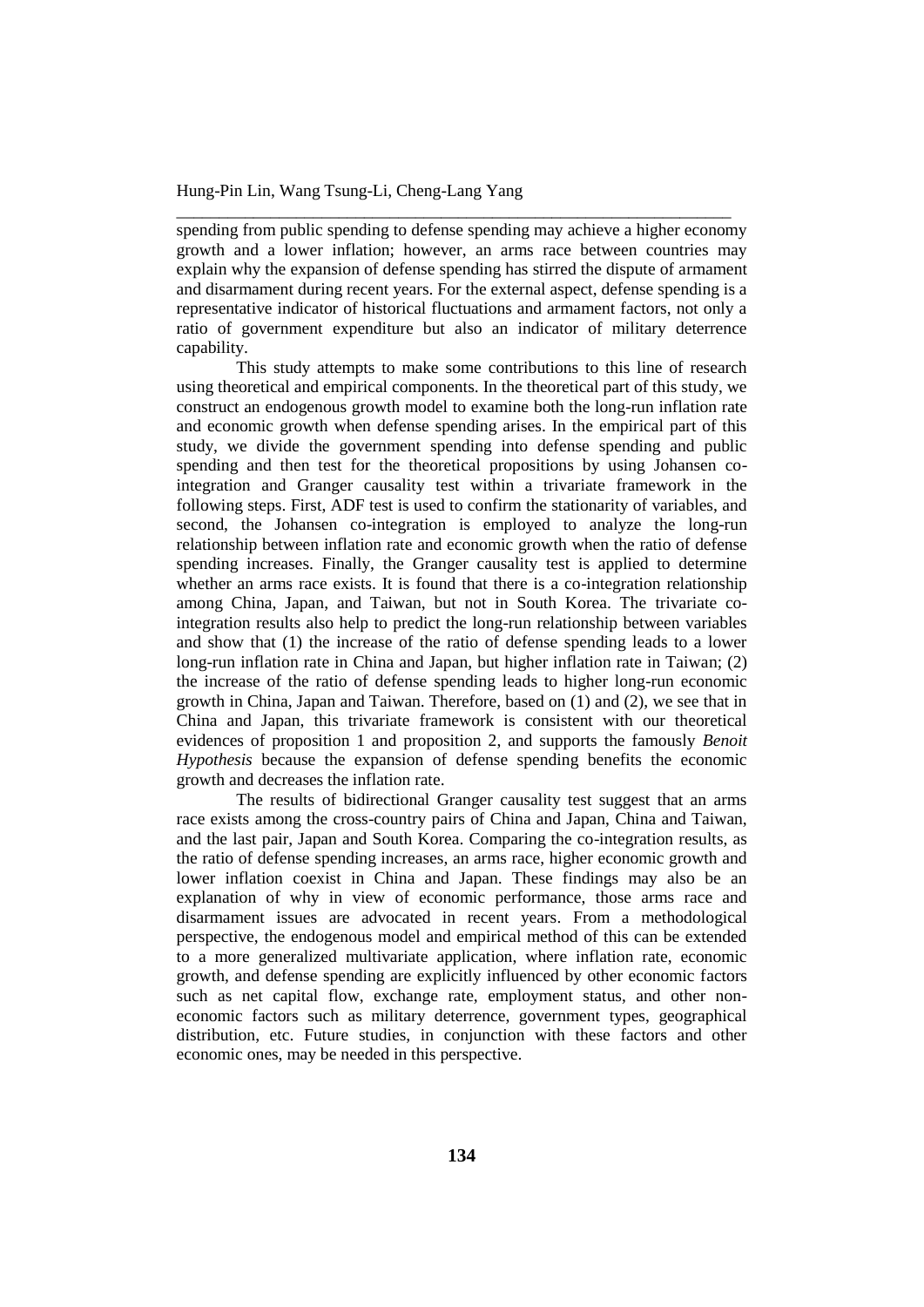## **REFERENCES**

[1] **Alper, O. And Erman, E. (2014),** *[Further Evidence on Defence](http://www.ecocyb.ase.ro/eng/Alper%20Ozun.pdf) Spending [and Economic Growth in NATO Countries](http://www.ecocyb.ase.ro/eng/Alper%20Ozun.pdf)***.** *Economic Computation and Economic Cybernetics Studies and Research,* 48(2), 1-12; [2] **Aynur A. and Paul, L. (2012),** *Military Expenditure and Economic Growth:* 

*A Meta-Analysis. European Journal of Political Economy* 28(4), 636-650;

[3] **Barro, R. Jr. (1990),** *Government Spending in a Simple Model of* 

*Endogenous Growth. Journal of Political Economy* 98(5), 103-125;

[4] **Barro, R. Jr. and Sala I. M. (1995).,** *Economic Growth. McGraw-Hill*, New York;

[5] **Brumm, H**. **(1997)**, *Military Spending, Government Disarray and Economic Growth: A Cross-Country Empirical Analysis. Journal of Macroeconomics* 19(4), 827-838;

[6] **Chang, T. Y., Fang, W. S. and Liu, C. C. (2001),** *Defense Spending, Economic Growth and Temporal Causality: Evidence from Taiwan and China, 1952-1995. Applied Economics* 33(10), 1289-1299;

[7] **DeRouen, K. Jr. (1995),** *Arab-Israeli Defense Spending and Economic Growth. Conflict Management and Peace Science* 14(1), 25-47;

[8] **Dritsakis, N. (2004),** *Defense Spending and Economic Growth: An Empirical Investigation for Greece and Turkey. Journal of Policy Modeling* 26(2), 249-264; [9] **Dunne, P., Nikolaidou E. and Vougas, D. (2001),** *Defense Spending and* 

*Economic Growth: A Causal Analysis for Greece and Turkey, 1960-1996. Defense and Peace Economics* 12(1), 5-26;

[10] **Fatma Z. and Levent, K. (2010),** *A Cost-based Empirical Model of the Aggregate Price Determination for the Turkish Economy: A Multivariate Cointegration Approach. Panoeconomicus* 57(2), 173-188;

[11] **Fordham, B. (2003),** *The Political and Economic Sources of Inflation in the American Military Budget. Journal of Conflict Resolution* 47(5), 574-593;

[12] **Futagami, K., Morita, Y. and Shibita, A. (1993),** *Dynamic Analysis of an Endogenous Growth Model with Public Capital. Scandinavian Journal of Economics* 95(4), 607-625;

[13] **Huang, C. and Mintz, A. (1990),** *Ridge Regression Analysis of the Defense-Growth Tradeoff on the United States. Defense Economics* 2(1), 9-37;

[14] **Huang, C. and Mintz, A. (1991),** *Defense Expenditures and Economic Growth: The Externality Effect. Defense Economics* 3(1), 35-40;

[15] **Johansen, S. and Katarina, J. (1990),** *Max imum Likelihood Estimation and Inference on Cointegration – with Applications to the Demand for Money.* Oxford Bulletin of Economics and Statistics 52(2), 169-210;

[16] **Julide,Y. and Nadir, O. (2006),** *Arms Race and Economic Growth: The Case of India and Pakistan. Defense and Peace Economics* 17(1), 37-45;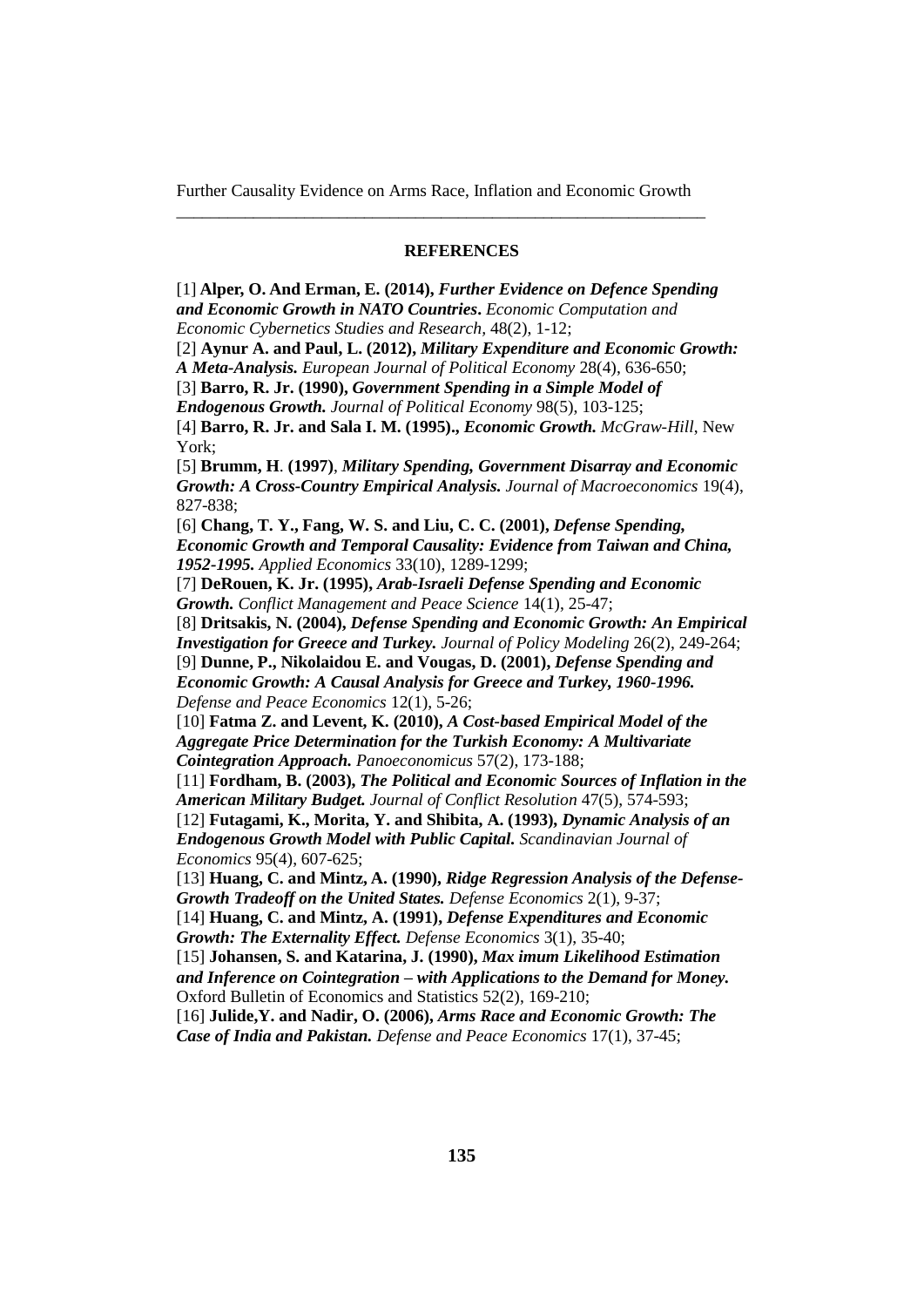[17] **Kollias, C. and Makrydakis, S. (1997),** *Defense Spending and Growth in Turkey 1954- 1993: A Causal Analysis. Defense and Peace Economics* 8(2), 189-204;

\_\_\_\_\_\_\_\_\_\_\_\_\_\_\_\_\_\_\_\_\_\_\_\_\_\_\_\_\_\_\_\_\_\_\_\_\_\_\_\_\_\_\_\_\_\_\_\_\_\_\_\_\_\_\_\_\_\_\_\_\_\_\_\_\_

[18] **Murdoch, J. C., Pi,C. R. and Todd, S. (1997),** *The Impact of Defense and Non-Defense Public Spending on Growth in Asia and Latin America. Defence and Peace Economics* 8(2), 205-224;

[19] **Landau, D. (1996),** *Is One of the Peace Dividend Negative: Military Expenditure and Economic Growth in the Wealthy OECD Countries. Quarterly Review of Economics and Finance* 36(2), 183-96;

[20] **Lipow, J. and Antinori, M. C. (1995),** *External Security Threats, Defense Expenditures, and the Economic Growth of Less-Developed Countries. Journal of Policy Modeling*, 17(6), 579-595;

[21] **Muhammad, S., Nuno, C. L., Gazi, S. U., Mohamed, A., Frédéric, T**. **(2013),** *Should Portuguese Economy Invest in Defense Spending? A Revisit; Economic Modelling* 35(2), 805-815;

[22] **Pavle, P. and Mirjana, G. (2010),** *Exchange Rate and Trade Balance: J-curve Effect. Panoeconomicus* 1(2), 23-41;

[23] **Payne, J. E. (1990),** *Granger Causality between Inflation and Defense Spending: An Empirical Note. Kentucky Journal of Economics and Business* 10(4), 38-41;

[24] **Ram, R. (1995),** *Defense Expenditure and Economic Growth in Handbook of Defense Economics, edited by K. Hartley and T. Sandler. Amsterdam*: *Elsevier*: 251-273;

[25] **Rebelo, S. (1991),** *Long-Run Policy Analysis and Long-run Growth. Journal of Political Economy* 99(3), 500-521;

[26] **Sandler, T. and Hartley, K. (1995),** *The Economics of Defense*. *Cambridge:* Cambridge University Press;

[27] **Shieh, J. Y., Lai, C. C. and Chang, W. Y.. (2002a),** *The Impact of Military Burden on Long-Run Growth and Welfare. Journal of Development Economics* 68(2), 443-454;

[28] **Shieh, J.Y., Lai, C.C. and Chang, W, Y. (2002b),** *Endogenous Growth and Defense Expenditures: A New Explanation of the Benoit Hypothesis*. *Defense and Peace Economics* 13(3), 179-186;

[29] **Timur, H. G., Lutfi, E. and Ibrahim, O**. **(2011),** *An Empirical Investigation on the Determinants of the Saving- Investment Interaction*. *Panoeconomicus* 58(3), 343-353;

[30] **Turnovsky, S. (2000b),** *Fiscal Policy, Elastic Labor Supply and Endogenous Growth. Journal of Monetary Economics* 45(1), 185-210;

[31] **Tzeng, S. J., Lai, C.C. and Huang, C.C. (2008),** *Does Military* **Expenditure Matter for Inflation and** *Economic Growth***?** *Defense and Peace Economics* 19(6), 471-478;

[32] **Van der Ploeg, F. and Zeeuw, D. (1990),** *Perfect Equilibrium in a Model of Competitive Arms Accumulation. International Economic Review* 31(1), 131-146;